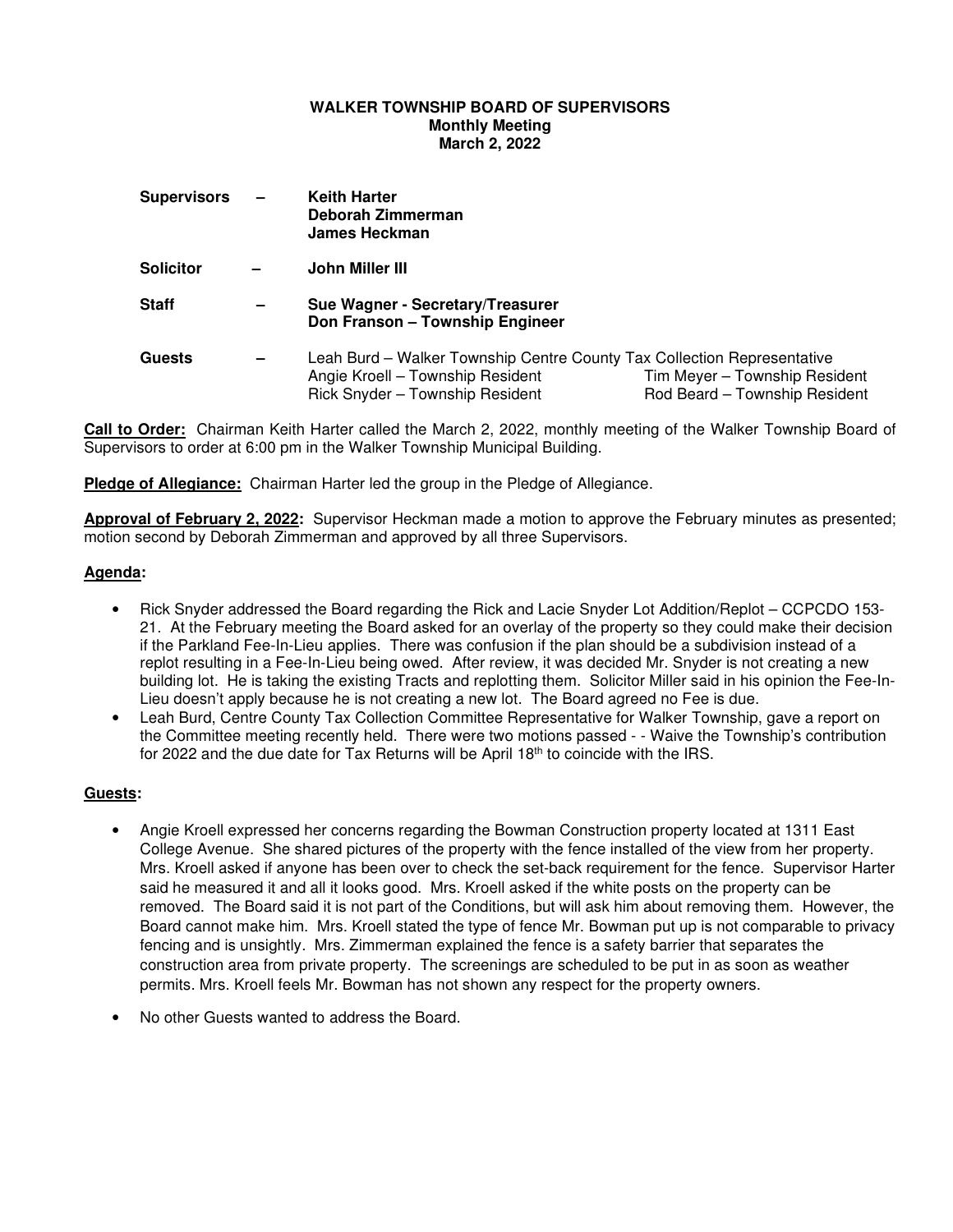Supervisor Harter made a motion to Amend the March Agenda to include the following items:

- 1. Correction under Solicitor's Report - RMA request is for Michael Yoder not A.M. Logging LLC to use 1 mile of T-463 (Benner Rd from Forest Avenue).
- 2. Correction under Solicitor's Report - Amend Ordinance 168 not Ordinance 128 Tax Collector Fees
- 3. Under Road Master Report add Change Order for the new Freightliner M2 106 Chassis truck
- 4. Under New Business add Summer Camp Proposal
- 5. Executive Session to be held at the end of the meeting to discuss the Employee Handbook

### **Solicitor Report: -**

- Supervisor Heckman made a motion to release the Bond for the Road Maintenance Agreement (RMA) received from A.M. Logging LLC to use .90 Miles of T-474 (Dietrich Rd); motion second by Keith Harter and approved by all three Supervisors.
- A Road Maintenance Agreement (RMA) was received from Michael Yoder to use 1 Mile of T-463 (Benner Rd) from Forest Avenue. Supervisor Heckman made a motion to approve the RMA request; motion second by Deborah Zimmerman and approved by all three Supervisors.
- Kathy Fye, Tax Collector, is requesting to amend Ordinance 168 Tax Collector Fees and start using the new fees now. Supervisor Heckman made a motion to amend Ordinance 168; motion second by Deborah Zimmerman and approved by all three Supervisors. The new fees cannot be used until the Amended Ordinance is in place.

### **Engineer Repor**t:

- Engineer Franson provided his recommendation for storm water projects to be put out for bids in April 2022. He suggests one bid package for 348 Benner Rd and Blue Ball Road; one bid package for Dunkle Rd; one bid project for Rogers Rd, Sand Ridge Rd, and Nittany Ridge Rd; and a possible bid package for Hemlock Dr.
- Mr. Franson had no update regarding Stony Pointe Line of Credit.
- DEP approval is anticipated for the new parking lot on Zion Back Road by April. When approval is received, he will do the bid package.
- An invoice was received from DEP for an old NPDES permit for Bellefonte Youth Football League. Mr. Franson spoke with DEP and this permit hasn't been closed out. The invoice will need to be paid and then a notice of termination will need to be submitted.

# **ZONING:**

• Supervisor Harter reported there were 5 Zoning Permits issued.

# **ROADMASTER**:

- A change order was received from Maxwell for the new Freightliner Truck. The change would add 12 inches to the body resulting in adding \$1,000.00 to the original bid. Supervisor Heckman made a motion accept the change order; motion second by Keith Harter and approved by all three Supervisors.
- Supervisor Heckman made a motion to use \$50,000 from Liquid Fuels and \$39,854.00 from General Fund to pay the invoice from Eck's Garage for the new Freightliner in the amount of \$89,854.00; motion second by Keith Harter and approved by all three Supervisors.
- The Walker Township sign in front of the Municipal Building blew over in the recent storm and needs replaced. It was decided to replace the sign the same as it is currently. Supervisor Heckman will get quotes and bring them to the next meeting.
- The Township is fully executed with PennDot for the Hoy Road Bridge funding.
- No paving projects are anticipated for 2022.
- The Roadcrew were busy with snow removal, getting equipment ready for Spring, wind damage, and fixing roads